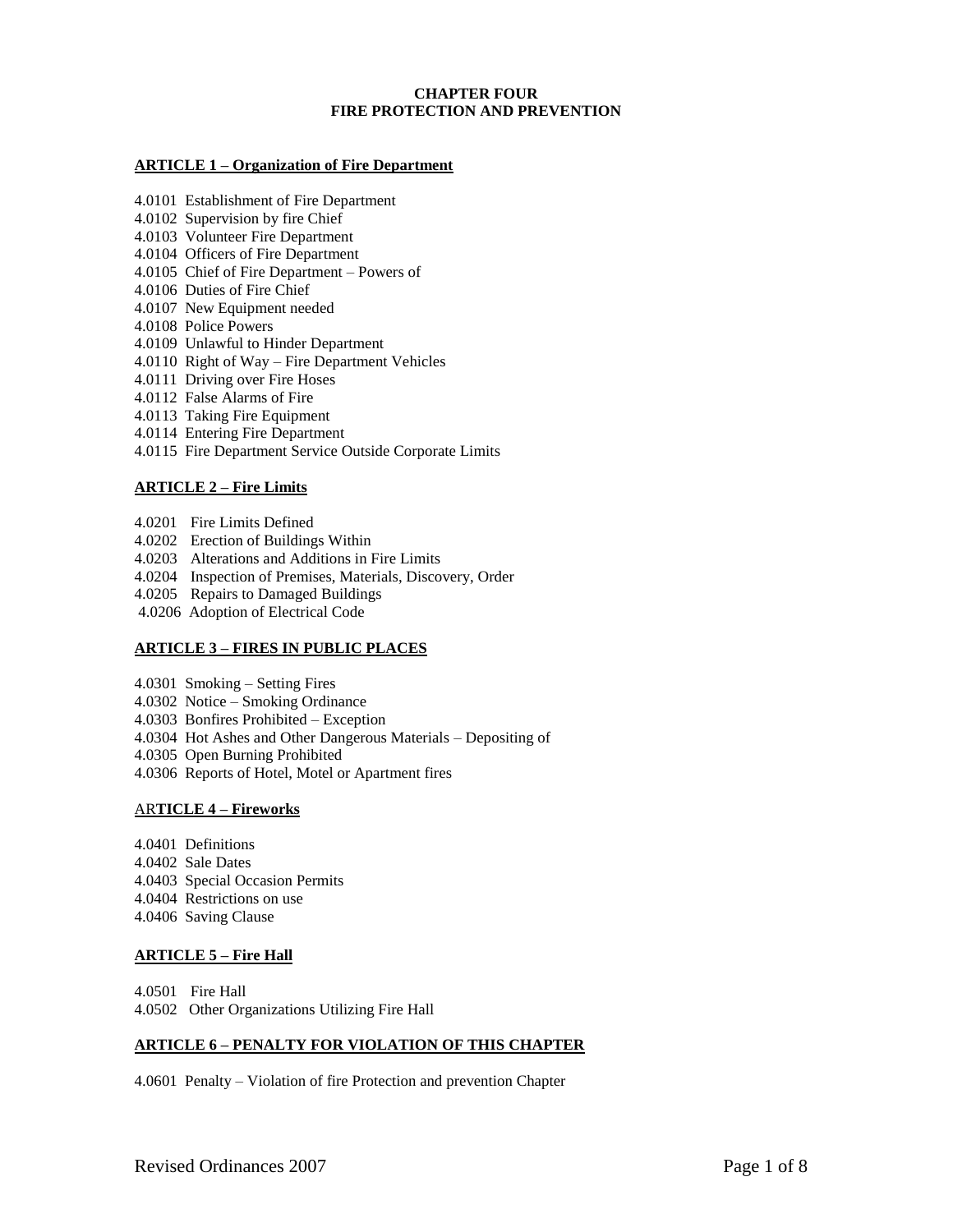## **CHAPTER FOUR FIRE PROTECTION AND PREVENTION**

### **ARTICLE 1 – Organization of Fire Department**

#### 4.0101 Establishment of Fire Department

There is hereby created and established a fire department, and if hereto created, such department is hereby continued, consisting of a chief and such other members of said fire department as may from time to time be provided for by the City Council. Members shall be appointed in a manner established by the membership, under the direction of the Fire Chief.

#### 4.0102 Supervision by fire Chief

The Fire Chief shall have control, subject to the order and direction of the City Council, of the fire department and all fire apparatus belonging to the City. Whenever any fire apparatus needs repairing, the Fire Chief shall cause the same to be done without delay.

#### 4.0103 Volunteer Fire Department

The fire department shall be composed of volunteer firefighters who shall receive no wages or salaries therefore.

#### 4.0104 Officers of Fire Department

The officers of the volunteer fire department shall consist of a chief and an assistant chief, who shall be duly elected from the membership of said department and approved by the City Council, plus such other officers as the members thereof deem necessary. Said officers are to be elected in a manner established by the membership.

#### 4.0105 Chief of Fire Department – Powers of

The chief of the fire department shall be a competent and experienced fireman who shall have entire charge and control of the department at all fires. He shall further have charge, supervision and control over all property, equipment and supplies of the fire department.

#### 4.0106 Duties of Fire Chief

The Fire Chief shall have the following duties and powers:

1. The chief shall cause to be kept a full and complete record of the organization of the department, its membership, the respective positions held by the firefighters, vacancies, appointments and dismissals, and of all notices issued by the department, and of all its transaction, of all fires occurring in the City, and the cause thereof when ascertainable, and of all property, all expenditures made order and shall keep such other books and records as required, and such books shall always be open to the inspection of the City Council.

2. It shall be the duty of the chief to preserve order and discipline at all times in the department, and to require and force a strict compliance with the ordinances relating to the fire department and the rules and regulations pertaining thereto. At all fires the chief shall have sole and absolute control and command over all persons connected with the fire department.

3. Within five days after the occurrence of any fire involving loss of life, or suspicion of arson, the fire chief shall report the circumstances and the name of the owner and occupant to the state fire marshal.

4. The chief shall, during the month of December in each year, make a complete itemized list and report of all property under his charge and belonging to the City, stating its condition. This list shall be presented to the City Auditor and may be used for insurance purposes.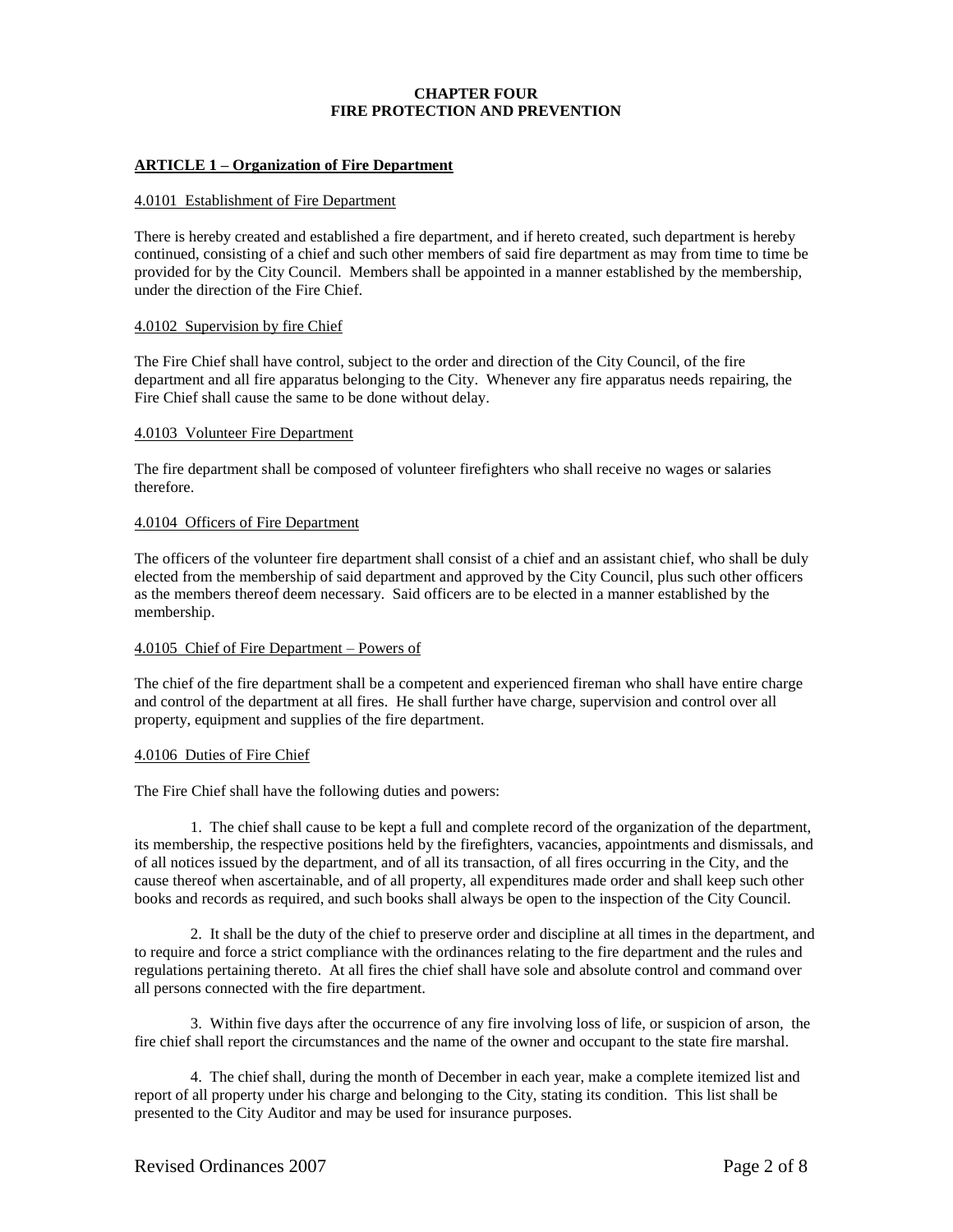5. The chief shall assist the City Auditor, if requested, in preparation of an annual budget.

6. The chief shall keep property in good condition to see that all apparatus and property and buildings are kept clean and in good sanitary condition.

7. The chief shall have charge of alarm systems in the city.

8. The chief may prescribe limits in the vicinity of any fire within which no persons, except those who reside therein, firefighters and policemen, and those admitted by his order.

9. The chief may order the removal of property, whenever it shall become necessary for the preservation of such property from fire or to prevent the spreading of fire, or to protect adjoining property.

10. The chief may command assistance from persons in attendance at any fire, not members of the fire department, for the extinguishing of fires.

11. The chief may prescribe the badge and uniform to be worn by the members of the department.

12. The chief shall have the same powers of the Building Inspector, or other designated official as stated in 10.0404.

## 4.0107 New Equipment needed

Whenever it is necessary the Fire Chief, or his representative, shall meet with and render a report to the City Council as to the supplies, new apparatus and equipment that are needed for the efficient operation of the department.

#### 4.0108 Police Powers

All members of the fire department of the City, while on active duty, shall have the powers of police officers on duty and are authorized to arrest any person or persons who shall interfere or attempt to interfere with or to hinder any member of the department in the performance of their duty.

#### 4.0109 Unlawful to Hinder Department

It shall be unlawful for any person to prevent, interfere with, or in any manner hinder the fire department, or any member thereof, while engaged in the discharge of duty at a fire, or to disobey any lawful command of the chief or acting chief of the department.

#### 4.0110 Right of Way – Fire Department Vehicles

Any engine, truck or apparatus belonging to the fire department shall, going to or returning from a fire, have the right of way in all streets, alleys and public places over any wagon, street car, automobile or other vehicle of any kind whatsoever. The driver of any other vehicle shall drive to the nearest right-hand curb or edge of the road, stop and remain until the fire vehicles shall have passed.

#### 4.0111 Driving over Fire Hoses

No person shall drive any team, wagon, cart, street car, railroad car, steam engine, automobile or other vehicle of any kind whatsoever, upon or over any hose belonging to the fire department while the same is laid in the streets and alleys of the city.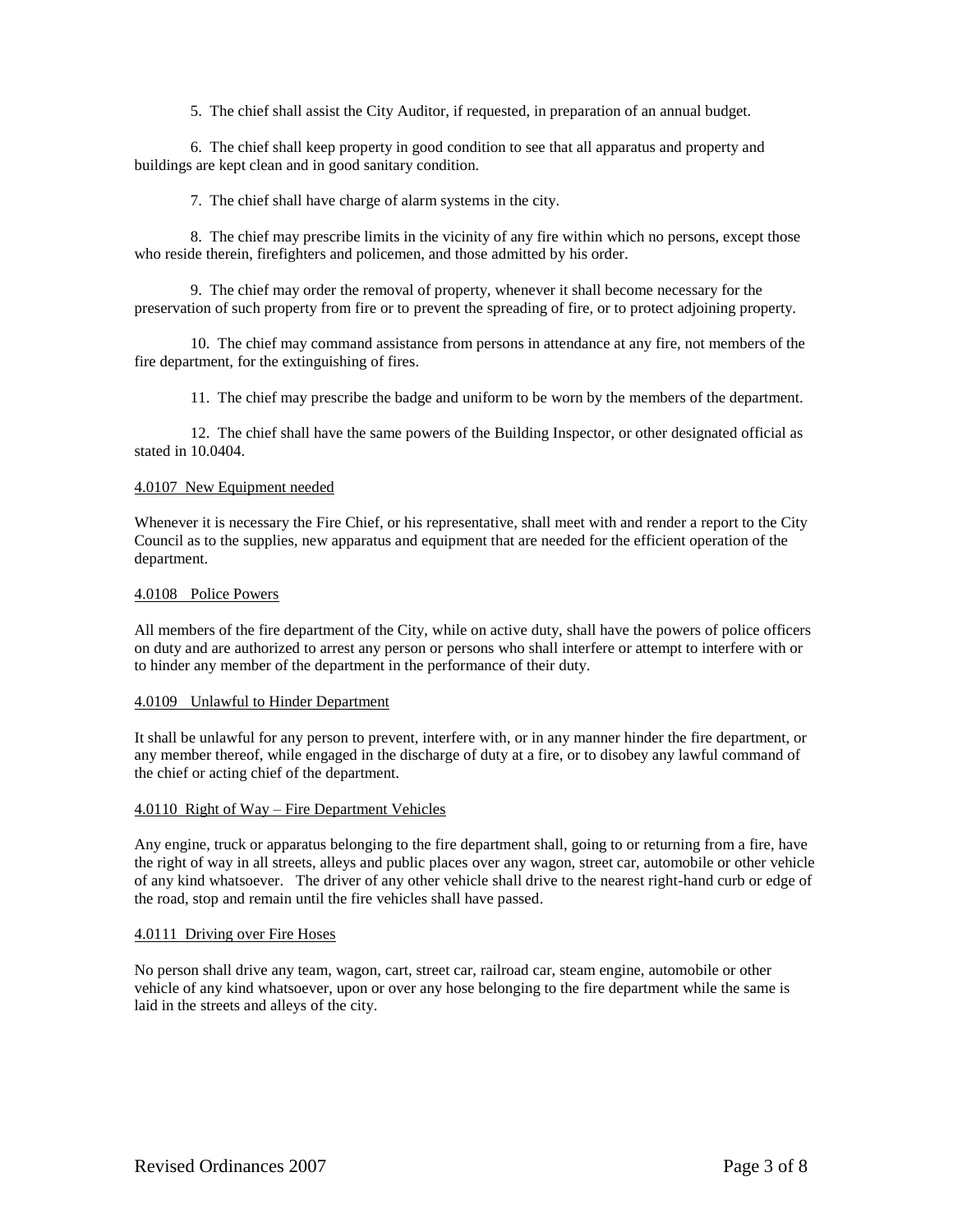## 4.0112 False Alarms of Fire

It shall be unlawful for any person knowingly to give or cause to be given any false alarm of fire, or to give or cause to be given, while a fire is in progress, a second or general alarm for the same fire, or tamper with or set off any fire alarm or signal box with like intent, or tamper, meddle or interfere with any such fire alarm box; or intentionally cut, break, deface or remove any such box, or any of the wires or supports thereof, connected with the fire alarm system or intentionally interfere with or injure any property of any kind belonging to or used by the fire department.

## 4.0113 Taking Fire Equipment

No person shall take, receive or attempt to receive or take from the possession and control of any member of the fire department, any of the apparatus, tools or property belonging to said department, without the written consent of the chief.

#### 4.0114 Entering Fire Department

No person shall occupy any rooms in any building, enter such rooms, or handle any apparatus used by the fire department without permission.

## 4.0115 Fire Department Service Outside Corporate Limits

Members of the fire department are authorized to go outside the corporate limits of the City of Cando for the purpose of rendering aid to other fire departments or of extinguishing fires or rendering aid in the case of accidents upon orders of the chief, the assistant chief or presiding officer of the City Council. Where the city has undertaken by contract to render service to property outside the corporate limits, the fire department may leave the corporate limits in the fulfillment of such contract.

# **ARTICLE 2 – Fire Limits**

## 4.0201 Fire Limits Defined

All that portion of the City of Cando bounded by and within the following territory in said City as hereby defined, shall be known and constitute the fire limits of the City of Cando, to wit: The South Half of Lots 1,2,3,4,5, and 6 in Block Three, the South Half of lots 13,14,15,16,17, and 18 in Block Four, and the North Half of Block Seven, and all of Block Eight in Percival McDonald's Addition to the City of Cando.

#### 4.0202 Erection of Buildings Within

No buildings or parts of any building shall be erected within the fire limits unless the construction meets the provisions of the North Dakota State Building Code, which is the official building code of the City. Outbuildings may be erected of any other material, not necessarily of fireproof qualities, by obtaining a permit from the City Council upon application, which may be granted or refused in the City Council's discretion.

#### 4.0203 Alterations and Additions in Fire Limits

No buildings or structure of frame construction or of unprotected metal construction shall be hereafter extended on any side unless the construction of such extension conforms to all requirements of this article for new construction. All ordinary construction buildings and all frame buildings hereafter built or altered in which the lower stories or portions thereof are used for business, and the stories above for residence purposes shall have all partitions and ceilings separating the business portions from the residence portions covered with metal lath and plaster or other equivalent fireproofing material.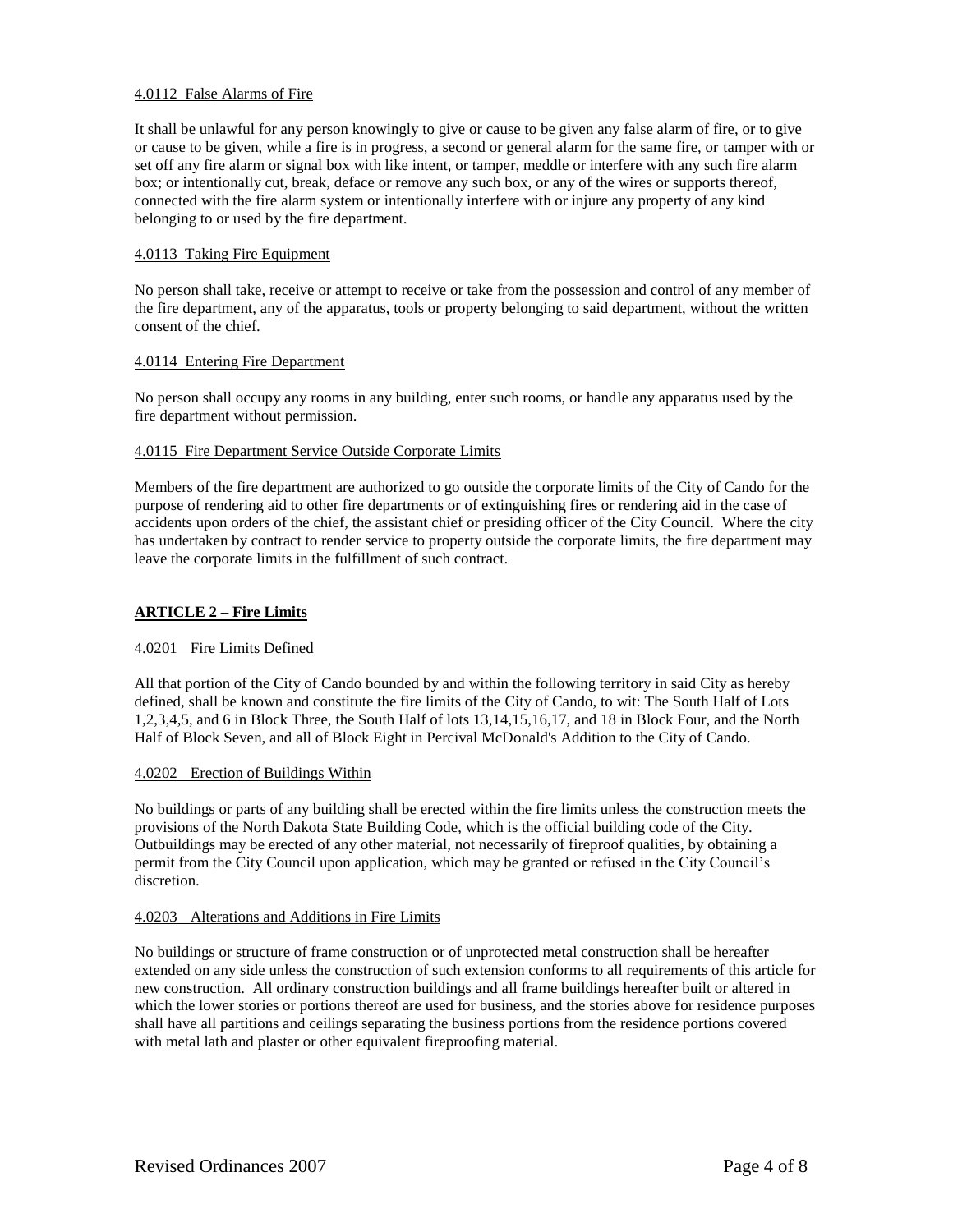## 4.0204 Inspection of Premises, Materials, Discovery, Order

The Building Inspector, or Fire Chief, or other designated official, shall as often as practical, inspect all buildings or structures during construction. Whenever in their opinion, by reason of defective or illegal work in violation of a provision of this article the continuance of a building operation is contrary to public welfare, they may order all further work to be stopped and may require suspension of work until the condition in violation has been remedied.

### 4.0205 Repairs to Damaged Buildings

It shall be unlawful to repair any existing frame building within the fire limits after the same has been damaged by any cause to fifty percent (50%) of its value. Any existing frame building damaged by fire otherwise over fifty percent (50%) of its value shall be torn down and removed.

#### 4.0206 Adoption of Electrical Code

Chapter 16 sets forth the adoption of the electrical code.

## **ARTICLE 3 – FIRES IN PUBLIC PLACES**

## 4.0301 Smoking – Setting Fires

Any person who, by smoking attempting to light or to smoke cigarettes, cigars, pipes or tobacco in any manner, who shall in any careless, negligent or reckless manner whatsoever, whether willfully or wantonly or not, set fire to any furniture, curtains, drapes, household fittings or furnishings whatsoever in any hotel, motel, public rooming house, tenement house or any public building, so as to endanger life or property in any way or to any extent shall be guilty of violating this article.

## 4.0302 Notice – Smoking Ordinance

A plainly printed notice shall be posted in a conspicuous place in each sleeping room of all hotels, motels, public rooming houses, lodging houses and other places of public assemblage with the city advising tenants of the provisions of this chapter.

#### 4.0303 Bonfires Prohibited – Exception

No person shall kindle, maintain or assist in maintaining any bonfire or other exposed fire within the city except under the written permit of the Fire Chief or Police Chief under proper safeguards as he may direct. Permits may be granted only on condition that such permit carries an obligation on the part of the grantee to keep a sufficient safe control of said fire and to be responsible for all damages therefrom, and that all resultant embers shall be extinguished and the hot ashes removed or wet down at the close of said fire.

## 4.0304 Hot Ashes and Other Dangerous Materials – Depositing of

Ashes, smoldering coals or embers, greasy or oily substances and other matter liable to spontaneous ignition shall not be deposited or allowed to remain within ten (10) feet of any combustible materials or construction made up of combustible materials, except in metal or other non-combustible receptacles. Such receptacles shall be placed on non-combustible stands, unless resting on a non-combustible floor or on the ground outside the building, and shall be kept at least two (2) feet away from any combustible wall or partition.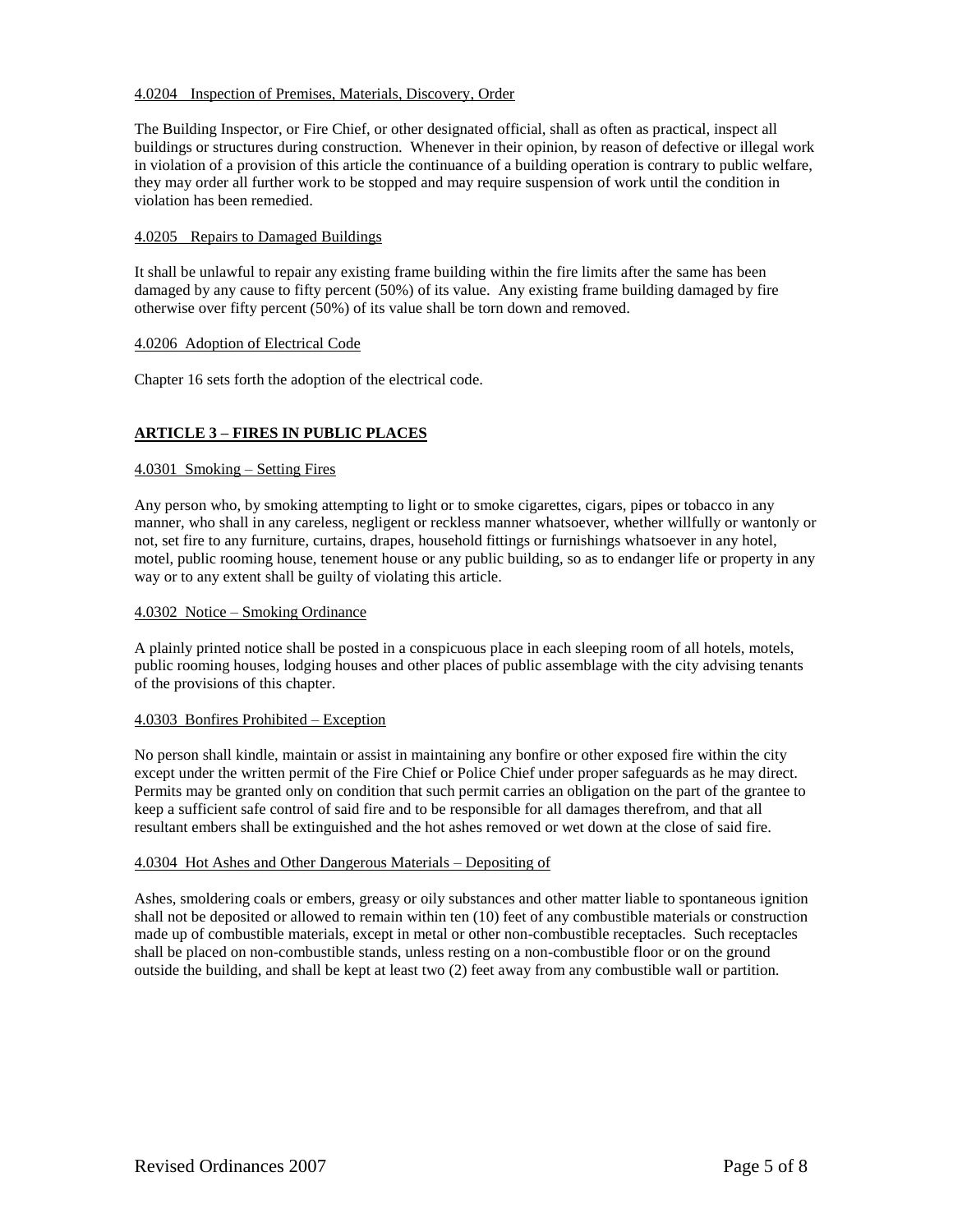## 4.0305 Open Burning Prohibited

No person shall kindle, maintain or burn any wood, garbage or refuse openly or in containers if state law or proclamation prohibits such burning. The container must be inspected and approved by the Chief of Police or the Fire Chief and then only used as directed by either chief.

### 4.0306 Reports of Hotel, Motel or Apartment fires

Every fire of any kind, and from whatever source, occurring in or about any hotel, motel, rooming house, lodging house or apartment building the city shall be reported immediately to the Fire Department.

## **ARTICLE 4 – Fireworks**

## 4.0401 Definitions

For the purpose of this section:

The term "fireworks" means and includes any combustible or explosive composition or any substance or combination of substances or articles prepared for the purpose of producing a visible or audible effect by combustion, explosion, deflagration, or detonation, including blank cartridges, toy pistols, toy cannons, toy canes, or toy guns, in which explosives other than toy paper caps are used, the type of balloons which require fire underneath to propel the same, firecrackers, torpedoes, sky rockets, roman candles, day-go bombs, sparklers, or other fireworks of like construction, any fireworks containing any explosive or flammable compound, or any tablets or other device containing any explosive substance. This definition does not include and shall not apply to toy paper caps containing not more than .25 (16.20 Milligrams) of a grain of explosive composition per cap.

## 4.0402 Sale Dates

No person shall sell or offer for sale any fireworks at retail within the city of Cando except for the period beginning on June 27<sup>th</sup> and ending July 5<sup>th</sup> of any year. Anyone selling fireworks in the city shall file with the city auditor an application on or before May 1st of each year. The application shall contain the following:

- 1. Name, address and phone number of the party being responsible for the sale of fireworks;
- 2. The location where the fireworks will be sold;

3. A diagram of the building where the fireworks will be sold, showing the location of all exits and fire extinguishers;

4. Whether the party responsible for the sale of the fireworks has ever made an application for the sale of fireworks to any other licensing authority, and the name and address of that licensing authority;

5. Whether the person responsible for the sale of the fireworks has, within the past five years, been convicted of a criminal offense;

6. Any other information deemed relevant by the city; and

7. A consent allowing the city to inspect the premises where the fireworks will be sold.

The fee set in the fees and rates schedule of the city, which may be changed from time to time, must accompany the application.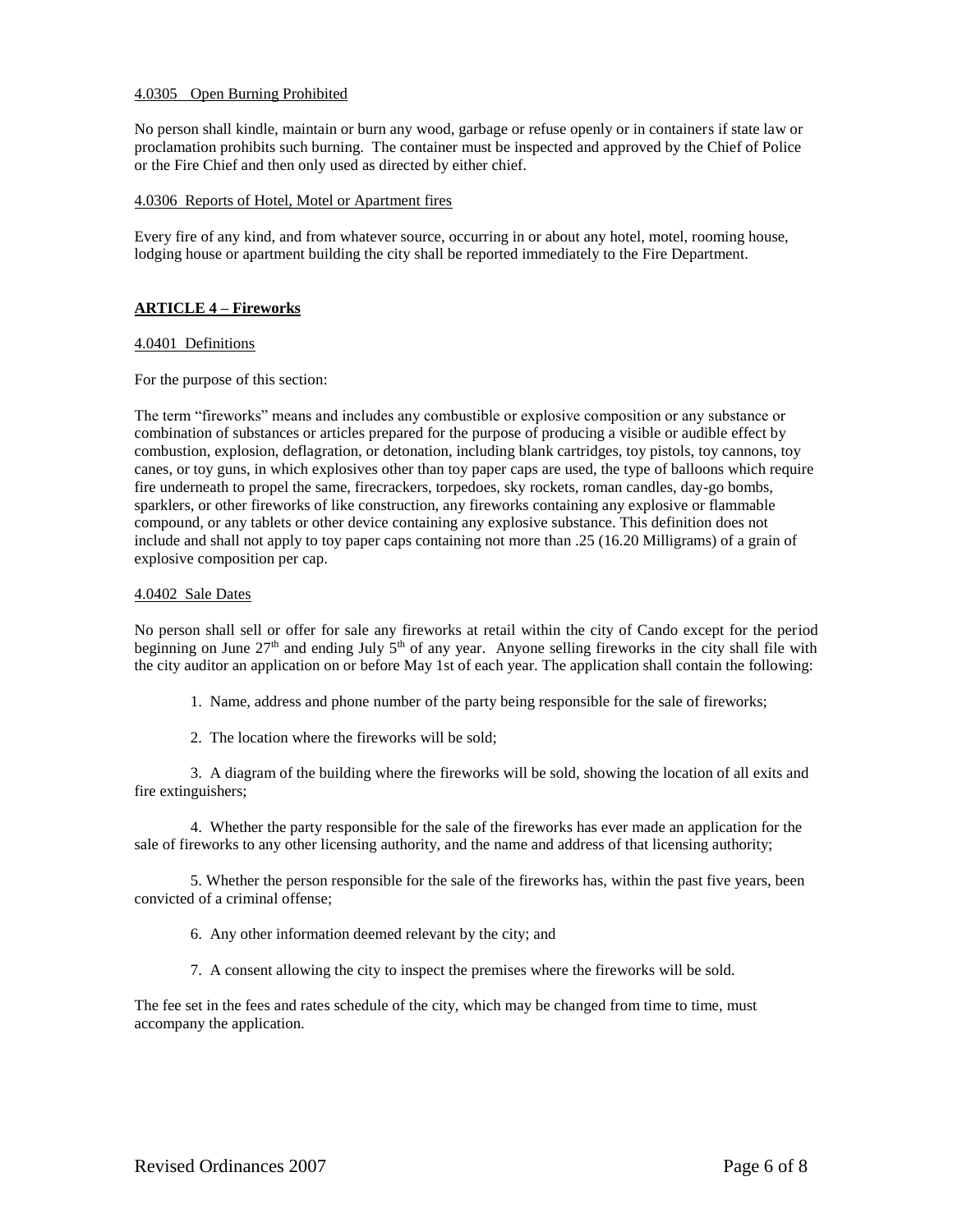## 4.0403 Special Occasion Permits

A Fireworks Technician who is licensed or certified or the Cando Fire Department may apply for a city permit for a fireworks display, if granted will be available at no cost. This permit enables only the licensed or certified Fireworks Technician or designated members of the Cando Fire Department listed on the permit to set off, explode or detonate fireworks.

## 4.0404 Restrictions on use

1. No person shall ignite or discharge any fireworks within 100 feet of a fireworks booth, gasoline service station buildings, gasoline dispensers, flammable or combustible liquid tank fill or vent lines, aboveground flammable or combustible liquid tanks, or any building, structure or vehicle containing unsealed flammable or combustible liquids, hazardous materials or explosives.

2. No person shall ignite or discharge any fireworks within, or throw same from a motor vehicle or at any person, group of people, animal or group of animals. Ignition or discharge of fireworks shall take place so as to not endanger persons, buildings, structures, property, brush, automotive vehicles and/or equipment, etc.

3. No person shall ignite or discharge any fireworks before July  $1<sup>st</sup>$  or after July  $4<sup>th</sup>$  in any year.

4. No person shall set off, explode or detonate any fireworks at any time other than during the hours of ten (10) a.m. and eleven (11) p.m. On July  $4<sup>th</sup>$  the hours are extended until eleven fifty-nine (11:59) p.m.

5. The restrictions on use not only include the corporate city limits of Cando, but also extends to all other city-owned property outside the city limits.

City Police Officers shall enforce these rules and regulations. Officers responsible for enforcing these rules and regulations may seize illegal fireworks that are offered for sale, sold, or in the possession of any individual in violation of this chapter.

#### 4.0406 Saving Clause

If any portion of this ordinance shall be judged unconstitutional or contrary to the laws of the State of North Dakota, such section shall not invalidate the remaining portions of this ordinance, and it is hereby expressly declared that the remaining portions of this ordinance would have been adopted notwithstanding the invalid portions thereof, and that such portions not declared unconstitutional or contrary to the laws of the State of North Dakota shall remain in full force and effect.

## **ARTICLE 5 – Fire Hall**

#### 4.0501 Fire Hall

The Volunteer Fire Department of the City of Cando is hereby granted the privilege to occupy the rooms situated and located in the Fire Hall so long as such Fire Department shall use and manage them for the prevention and extinguishments of fires and until a paid Fire Department is established. The Volunteer Fire Department must obtain permission from the City Council prior to allowing any other usage of the fire Hall.

### 4.0502 Other Organizations Utilizing Fire Hall

Any other organization utilizing the Fire Hall, other than the Volunteer Fire Department of the City of Cando, shall pay a fee for such use in an amount set by the City Council and paid into the General Fund of the City of Cando.